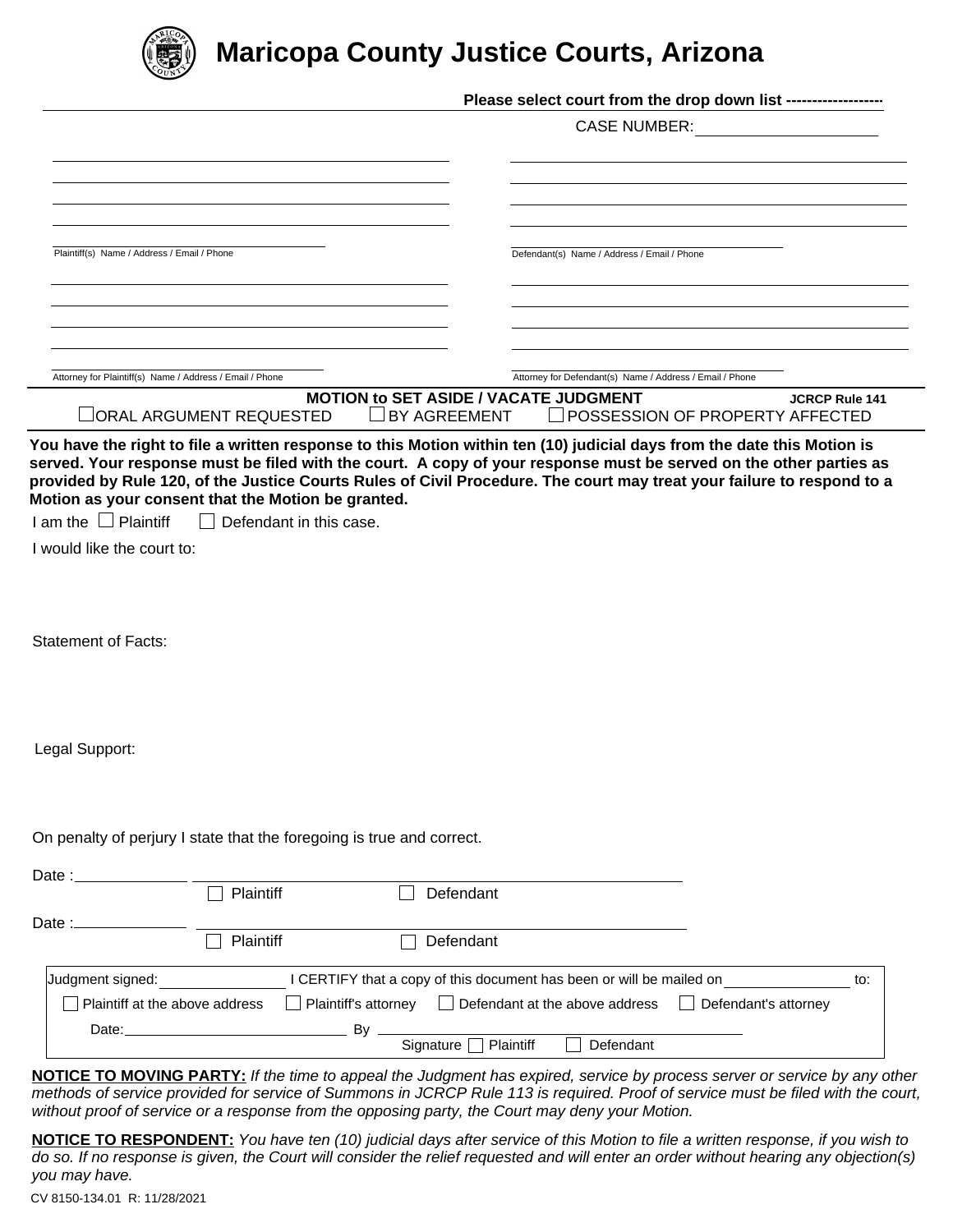

# **Maricopa County Justice Courts**

**INSTRUCTIONS for FILING and SERVING a MOTION to SET ASIDE / VACATE JUDGMENT** 

*CIVIL EVICTION ACTION / SPECIAL DETAINER SMALL CLAIMS*

### **Filing with the Court:**

- Complete the Motion form in full. If a judgment was entered against you because you failed to appear, you should explain in detail both (1) why you failed to appear at your court date and (2) what your legal defense would have been had you appeared at court.
- Sign the motion form.
- Return the completed form along with any supporting documentation to the court clerk and pay the appropriate filing fee (if applicable).
- If you need additional space to write please use a second page, do not write on the back of the Motion form.

### **Serving the other party**:

- The other party must be served with a copy of the motion and any supporting documentation you submitted to the court.
	- **By first class mail:** (does not apply to Small Claims) If the time to appeal the judgment has not expired (fourteen (14) days for a Civil

Case, and five (5) days for an Eviction Action) the other party may be served by first class mail.

 • **By process service:** If the time to appeal the judgment has expired, (more than fourteen (14) days for a Civil Case, and more than five (5)

 days for an Eviction Action) the other party must be served in the manner provided for Service of Summons in JCRCP, Rule 120. Generally a licensed process server is used to serve court papers.

 • Proof of service must be filed with the court. Your process server is required to file an affidavit with the court stating the date, the time, where and upon who service was made and to provide you with a copy of the certificate / affidavit of service.

### **What the other party may do:**

 • The opposing party has ten (10) judicial days after service of the motion (or within the time fixed by the Judge) to file a written response. Any response filed must also be served upon you by first class mail. If the opposing party does not file a written response the court will consider the relief requested and enter an appropriate order.

### **You may Reply to the opposing parties Response:**

- You will have five (5) judicial days to file a Reply but it is not mandatory to do so. The court will still consider you Motion without a Reply.
- You must file the original with the Court and mail a copy to the other party.

### **What the court may do:**

- The court will consider your request and any supporting documentation offered and the opposing party's response, if any.
- The court will rule on the motion without a hearing or will set the matter for hearing and oral argument. If a hearing is set the court will notice all parties of the hearing date and you must appear and be prepared to present your argument to the court as to why the judgment should (or should not) be vacated or modified as requested.
- The court will mail a copy of its ruling to all parties.